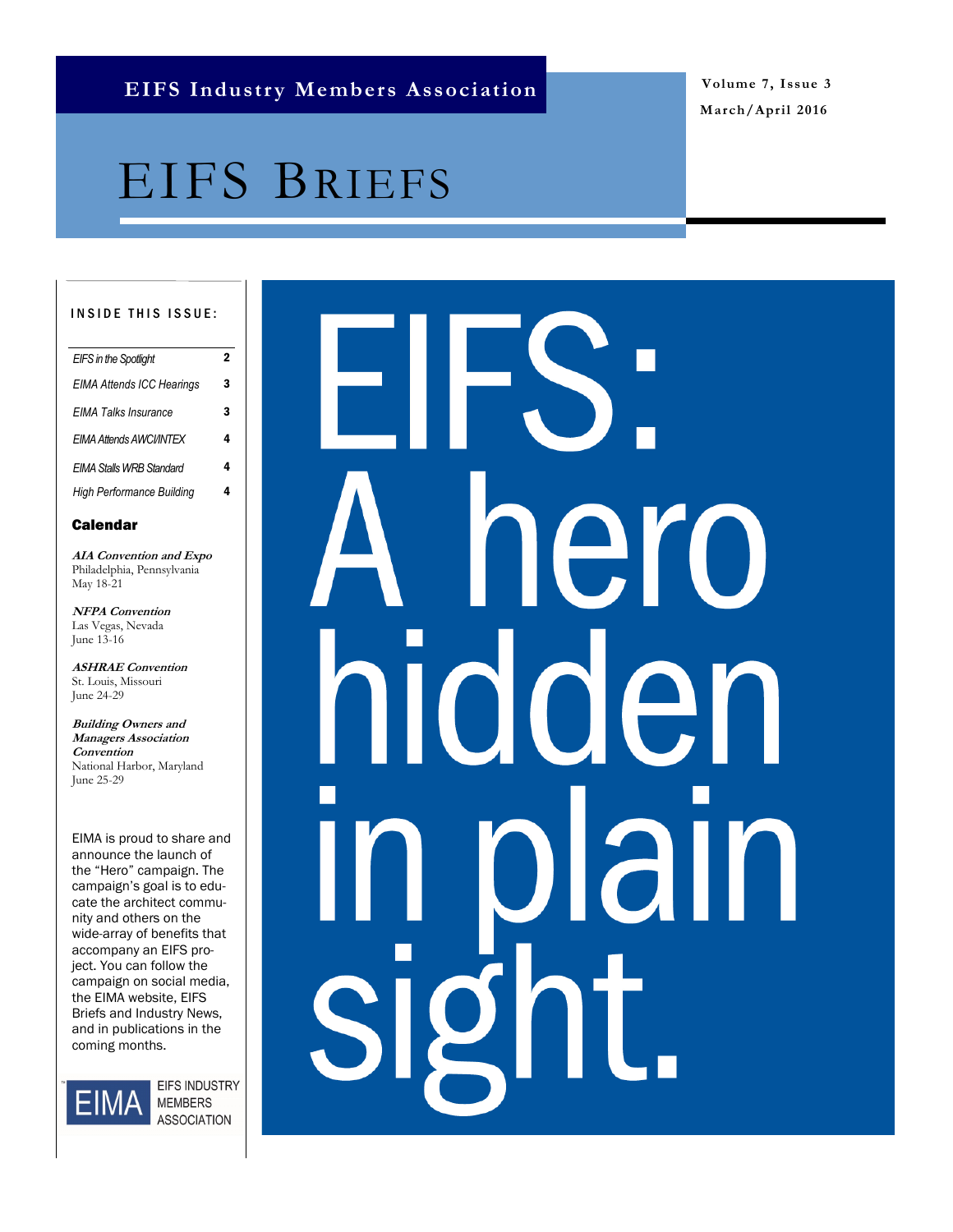### DRYVIT SHOWCASES DESIGN AND SUSTAINABILITY WITH EIFS IN THE SPOTLIGHT PROJECT

Cost savings, energy efficient, sustainable, one warranty, a single trade, and several finishes rarely all seem to be on the table at once. The use of EIFS, more specifically Dryvit's Outsulation® Plus MD System, showed each of these were attainable and more.

Completed in 2007, The Stratford at Kenwood, Cincinnati, OH appears to be a combination of several building materials, but in fact is all EIFS. Dryvit's TerraNeo® finish, Lymestone™ finish and DPR™ finish were all used across the building's 180,000 square feet to showcase the appearances of granite, limestone, and stucco. Beyond the



noticeable aesthetic appeal, the EIFS provided cost savings that would be near im-

possible to achieve with heavier materials.

## PAREX HIGHLIGHTS BIG CITY APPEAL WITH EIFS HOTEL



Bernstein Associates, photographer

Manhattan's Financial District welcomed the latest *EIFS in the Spotlight* project from Parex USA in April 2015, and its stunning appearance is hard to miss in this busy location.

If the windy conditions and winter temperatures weren't complicated enough, the New York City traffic created its share of challenges for the construction crews. However, the end product of Parex Standard WaterMaster System, Parex 121 Wet Base Coat & Adhesive, and the desirable Parex DPR Standard Acrylic Finish in 537 Rio Sand are now showing an impressive finished product.

Standing tall, the 32 story building offers 184 guestrooms and overlooks neighboring Brooklyn and the East River. Located near the One World Observatory at the Freedom Tower, this Fairfield Inn & Suites by Marriott will be showcasing its EIFS to large numbers of guests in the coming years.

EIMA commends Parex USA for this noteworthy project in New York City.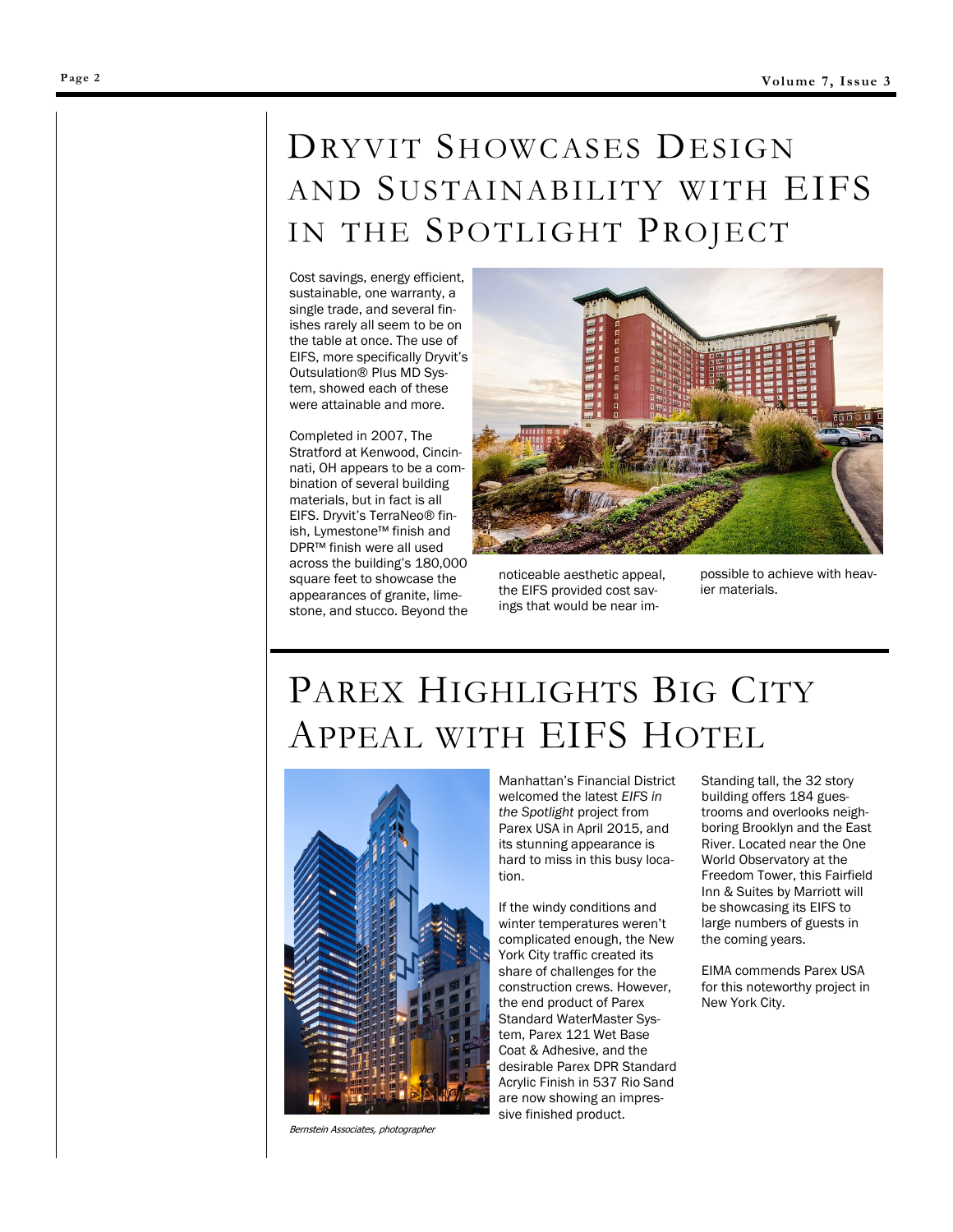## EIMA PROTECTS INDUSTRY INTERESTS AT ICC HEARINGS



The International Code Council's 2016 Committee Action Hearings (CAH) for Group B codes was held in Louisville, Kentucky from April 17 to April 27 to consider code changes to the International Residential Code, the International Fire Code, and the International Energy Conservation Code. The CAH Code B codes are the second round in the ICC process for revising the current edition of the I-Codes.

EIMA and its allies were able to defeat several code changes proposed during the hearings that could have negatively impacted the EIFS Industry. For example, two code changes that EIMA worked closely with its allies to oppose included a proposal to require a 1/2 inch thermal barrier to be placed on the exterior of the foam insulation, and a proposal to allow the use of insulation without flame retardants in certain installations below grade. Both code proposals were soundly defeated at the hearings.

The next step is the official committee action results and the opening of the Assembly Floor Motion Voting period for a two week period in May.

# EIMA TALKS INSURANCE IN CHICAGO

Building toward a successful EIFS Insurance Symposium at the 2016 EIMA Annual Meeting, EIMA staff traveled to Chicago on March 15 and 16 to discuss coverage and plans with different insurance companies.

On March 15, a meeting was scheduled with Vela Insurance Services to discuss their continual support of EIMA and the EIFS industry. The conversation was also to discuss the layout of the insurance symposium and the wide support Vela was offering. There is optimism that more insurance companies and providers will make the strides that Vela has in the coming years.

On March 16, a meeting was scheduled with CNA Insurance to explore the reasons why it is not currently providing coverage for EIFS projects. A presentation was given emphasizing the benefits of the system and the advancements of the last 15 years. Topics such as energy codes, moisture and thermal tests completed at Oak Ridge National Laboratory, and system specific questions were all addressed. While it was expressed that CNA has recently worked on some EIFS projects, there are no immediate plans to change their existing policies. All of that said, there was an appreciation for the efforts being made to better educate the insurance industry on EIFS.

The EIFS Insurance Symposium will touch on many of the topics that were discussed during the Chicago meetings.